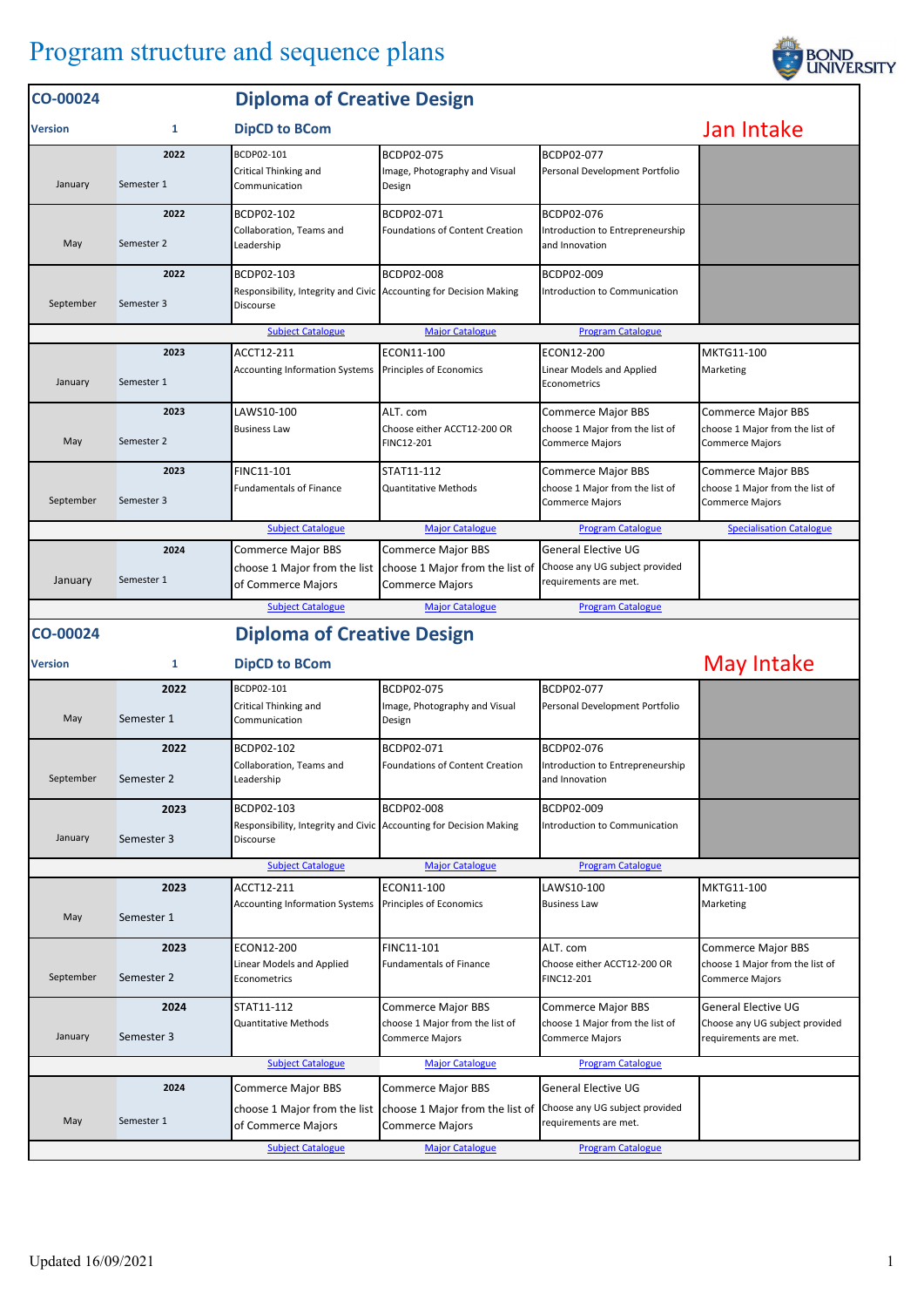| CO-00024       |            | <b>Diploma of Creative Design</b>                                               |                                                           |                                                           |                                                           |
|----------------|------------|---------------------------------------------------------------------------------|-----------------------------------------------------------|-----------------------------------------------------------|-----------------------------------------------------------|
| <b>Version</b> | 1          | <b>DipCD to BCom</b>                                                            |                                                           |                                                           | Sep Intake                                                |
|                | 2023       | BCDP02-101                                                                      | BCDP02-075                                                | BCDP02-077                                                |                                                           |
| September      | Semester 1 | Critical Thinking and<br>Communication                                          | Image, Photography and Visual<br>Design                   | Personal Development Portfolio                            |                                                           |
|                | 2024       | BCDP02-102                                                                      | BCDP02-071                                                | BCDP02-076                                                |                                                           |
| January        | Semester 2 | Collaboration, Teams and<br>Leadership                                          | <b>Foundations of Content Creation</b>                    | Introduction to Entrepreneurship<br>and Innovation        |                                                           |
|                | 2024       | BCDP02-103                                                                      | <b>BCDP02-008</b>                                         | BCDP02-009                                                |                                                           |
| May            | Semester 3 | Responsibility, Integrity and Civic Accounting for Decision Making<br>Discourse |                                                           | Introduction to Communication                             |                                                           |
|                |            | <b>Subject Catalogue</b>                                                        | <b>Major Catalogue</b>                                    | <b>Program Catalogue</b>                                  |                                                           |
|                | 2024       | ACCT12-211                                                                      | ECON11-100                                                | LAWS10-100                                                | MKTG11-100                                                |
| September      | Semester 1 | <b>Accounting Information Systems</b>                                           | Principles of Economics                                   | <b>Business Law</b>                                       | Marketing                                                 |
|                | 2025       | ECON12-200                                                                      | <b>FINC11-101</b>                                         | ALT. com                                                  | <b>Commerce Major BBS</b>                                 |
| January        | Semester 2 | Linear Models and Applied<br>Econometrics                                       | <b>Fundamentals of Finance</b>                            | Choose either ACCT12-200 OR<br>FINC12-201                 | choose 1 Major from the list of<br><b>Commerce Majors</b> |
|                | 2025       | STAT11-112                                                                      | <b>Commerce Major BBS</b>                                 | <b>Commerce Major BBS</b>                                 | <b>Commerce Major BBS</b>                                 |
| May            | Semester 3 | Quantitative Methods                                                            | choose 1 Major from the list of<br><b>Commerce Majors</b> | choose 1 Major from the list of<br><b>Commerce Majors</b> | choose 1 Major from the list of<br><b>Commerce Majors</b> |
|                |            | <b>Subject Catalogue</b>                                                        | <b>Major Catalogue</b>                                    | <b>Program Catalogue</b>                                  |                                                           |
|                | 2024       | <b>Commerce Major BBS</b>                                                       | <b>Commerce Major BBS</b>                                 | <b>General Elective UG</b>                                |                                                           |
| September      | Semester 1 | choose 1 Major from the list<br>of Commerce Majors                              | choose 1 Major from the list of<br><b>Commerce Majors</b> | Choose any UG subject provided<br>requirements are met.   |                                                           |
|                |            | <b>Subiect Catalogue</b>                                                        | <b>Major Catalogue</b>                                    | <b>Program Catalogue</b>                                  |                                                           |

## **PROGRAM INFORMATION**

**SUBJECT INFORMATION**

**GENERAL INFORMATION**

**You are registered into Beyond Bond which is a practical, activity-based program that extends across the duration of all undergraduate degrees.**